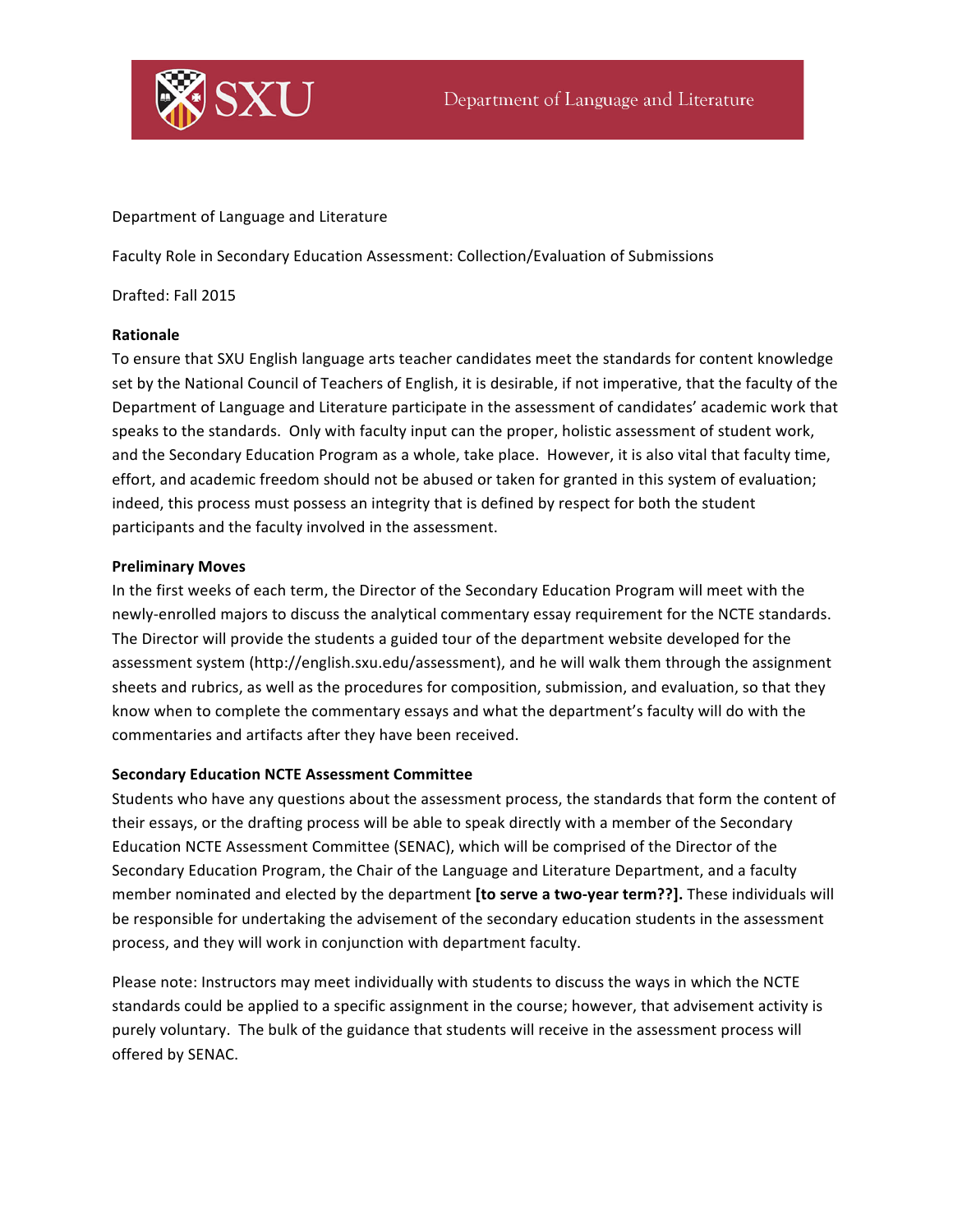## The Faculty Role in the NCTE Assessment Process

**1.** Identify the possible NCTE standards that could be addressed in the course. Instructors should include a brief blurb in their syllabi, directed toward the secondary education students, that indicates which NCTE standards would normally be considered to be addressed in the course (See the "Sample Syllabus Language" (for ENGL 201), attached). Instructors might want to suggest a specific assignment that could act as an artifact for the assessment process, but this element is not necessary.

**2.** Evaluate the commentary assignment by the end of the term: All that is required of instructors is a rubric assessment, which consists of four criteria to be evaluated on a scale of "Exceeds," "Meets," "Emerging," and "Not Evident." Faculty are not responsible for engaging in a lengthy response to the work. 

[Please note: In an ideal adoption of the commentary assessment, the instructor may coach students in the wide range of rhetorical options available to writers of commentaries which may be appropriate for the projects to be completed in the course (i.e., the artifacts to be commented on). As well, the commentary itself may be added as a graded assignment in the course in its own right. Once again, this level of adoption, teaching, and assessment is *not* required.]

**3. Submission of the Rubric to the Secondary Education Director:** After the instructor has evaluated the embedded assignments for the secondary education majors in the course, she will return her assessment data to the Director of the English Secondary Education Program.

## **Final Thoughts**

The fundamental idea, of course, is to keep this process as simple and unobtrusive as possible for both the students and the faculty of the Department of Language and Literature, and so there are a few things to keep in mind:

- 1) In an effort to preserve the integrity of the process, students will normally be allowed to complete only one analytical commentary essay in a given class. In this way, they will be encouraged to participate in the assessment process throughout their entire undergraduate career, and not only in a given semester or a given course.
- 2) Students are responsible for notifying their instructors when they intend to complete an analytical essay for the NCATE assessment in a given course. It is not the responsibility of the individual instructor to ensure that their secondary education students meet the assessment requirement.
- 3) This process is meant to apply to secondary education students only. If the assessment procedures of this unit are successful, and the department decides to implement this brand of evaluation for all majors, then the process will be applied more extensively. For the first year or two of this assessment project, however, the focus group will be decidedly more limited.